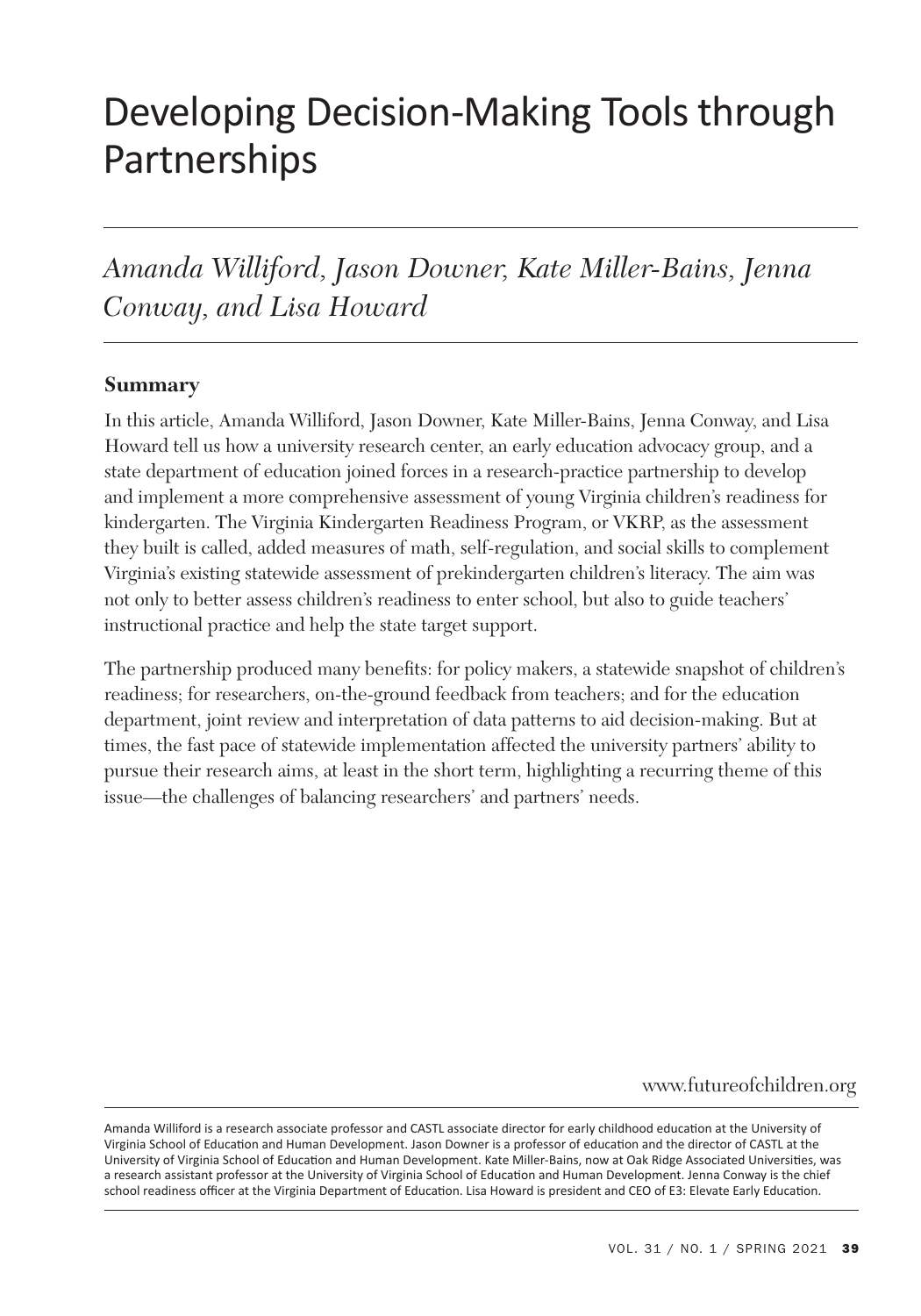In this article, we describe how the<br>Virginia Kindergarten Readiness<br>Program, a unique research-practice<br>partnership between the Center for<br>Advanced Study of Teaching and<br>Learning at the University of Virginia, Elevate n this article, we describe how the Virginia Kindergarten Readiness Program, a unique research-practice partnership between the Center for Advanced Study of Teaching and Early Education (an issue-based advocacy group), and the Virginia Department of Education, was developed to answer a key question: how best to assess the readiness skills of incoming Virginia kindergartners. Across the country, departments of education are recognizing the need to understand how children are entering kindergarten and to define the readiness gap between children from low-income backgrounds and their higher-income peers.<sup>1</sup> In recent years, many states have established comprehensive assessment tools as the first step toward understanding children's readiness on a larger scale.2 These assessments help teachers, school divisions (Virginia's term for districts), and policy makers, and they may be used in a variety of ways depending on the breadth and depth of the data they produce.3 For example, teachers can use the information to guide and differentiate instruction to fit each student's strengths and weaknesses. School divisions may use the information to target interventions and improve student outcomes. Advocates use it to drive strategic investments in early education, and policy makers use it to align funding for interventions and to understand the impact of the investments they've made.

Yet there's no clear or perfect approach to assessing readiness, and measuring young children's skills is especially challenging.4 The process is further complicated by the fact that large-scale readiness assessment tools are relatively new, so there aren't a lot of established programs from which to choose. As a result, districts and states

have taken a variety of approaches when establishing their own assessment tools. Some have implemented or modified off-the-shelf assessments, others have developed their own systems, and yet others have collaborated across state agencies.5

Here we discuss the partnership among the Center for Advanced Study of Teaching and Learning (CASTL), Elevate Early Education (E3), and the Virginia Department of Education (VDOE) to develop the Virginia Kindergarten Readiness Program (VKRP) as a statewide readiness assessment. Through this partnership, researchers brought their expertise in measurement to the task of establishing a sound estimate of children's readiness skills that could be used by the state's advocates, policy makers, and other leaders to guide the creation of an expanded assessment system that would complement an existing statewide assessment system focused solely on early literacy.

## **Readiness Assessments in the United States**

Thanks to an increased awareness of the importance of early childhood learning experiences and federal awards like the Race to the Top—Early Learning Challenge, at least 40 states have instituted or are piloting kindergarten readiness assessments.6 In practice, these assessments often satisfy multiple needs: identifying students as ready or not ready, influencing classroom instruction at the start of kindergarten, targeting resources for both educators and students, guiding early childhood policies and programs, and more. States have used a range of formats, so their readiness assessments vary both in methodology and in the scope of their chosen measures.7 Some 30 states have adopted entry assessments, and more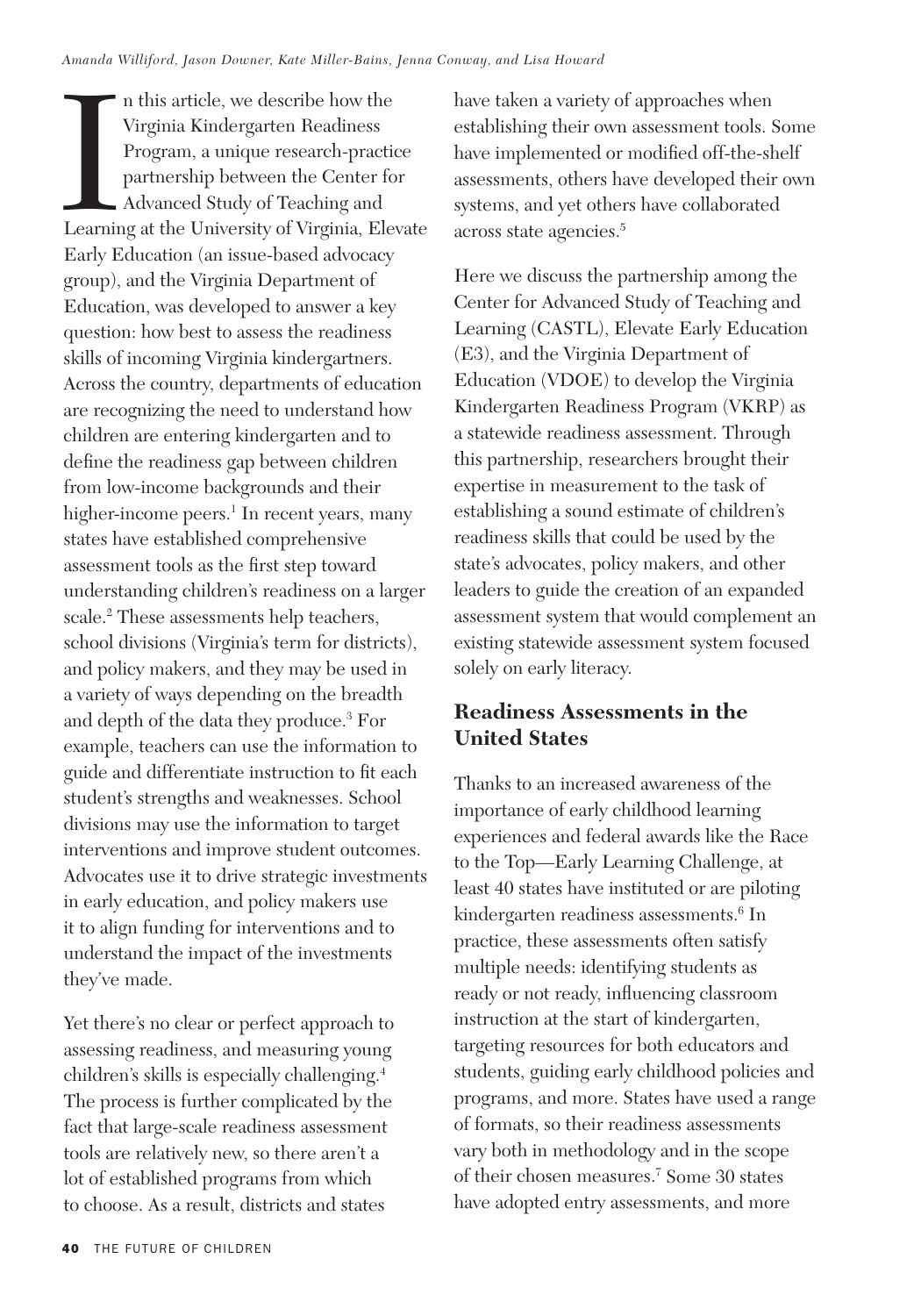than half of these have chosen observationbased programs, such as commercially available measures like Teaching Strategies GOLD, the Desired Results Developmental Profile—School Readiness, or the Work Sampling System.8 Connecticut, Ohio, and Maryland have partnered with other departments of education and/or institutes of higher education to develop their own assessments, which use a mix of methods.9 Oregon, on the other hand, worked with local university researchers to adapt a widely used computerized assessment of math and reading skills and to incorporate an existing rating scale of children's emotional and social skills.10

*Without assessment, it's hard to tell whether a particular program or policy is meeting its objectives.*

Until fall 2019, Virginia lacked a statewide, multidimensional kindergarten readiness assessment. The early childhood education (ECE) partnership among CASTL, E3, and VDOE led to the development and implementation of a kindergarten readiness assessment that's unique in the United States. Choosing VKRP's assessment method was a critical element of the researchpractice partnership (RPP). Below, we describe how the partnership influenced this decision and how tensions among the partners were handled along the way.

## **Assessments as Decision-Making Tools**

Student assessment has long been recognized as a powerful tool to guide education programs and policies.<sup>11</sup> Without assessment, it's hard to tell whether a particular program or policy is meeting its objectives. Student assessments serve different purposes depending on when and how they're used. They may provide baseline information about participants' needs, measure the extent to which students are receiving an intervention as it was conceived and planned (that is, intervention *fidelity*), or gauge whether key outcomes have been achieved.12 No single assessment can meet every need, so choosing an assessment tool requires weighing the trade-offs.13

Another consideration is how the information will be collected. Depending on how the data are intended to be used and by whom, departments of education may set different requirements.14 When states are planning to use the information for accountability, for example, or to make comparisons across schools and divisions, they often require all teachers to administer the same assessment to ensure consistency. Alternatively, if states prioritize using the data for local decision-making, they might let schools or districts choose their own assessments, finding ones that best complement the schools' or districts' initiatives.

Different types of assessments have different advantages and disadvantages. Assessments vary in the extent to which they're consistent when administered across a range of settings (known as *reliability*), as well as the extent to which they provide complete or meaningful information about the skills of interest (known as *validity*). Moreover, these two qualities are often in tension with one another.15 One benefit of a strong RPP is that it can help states understand the benefits and drawbacks of different assessment tools.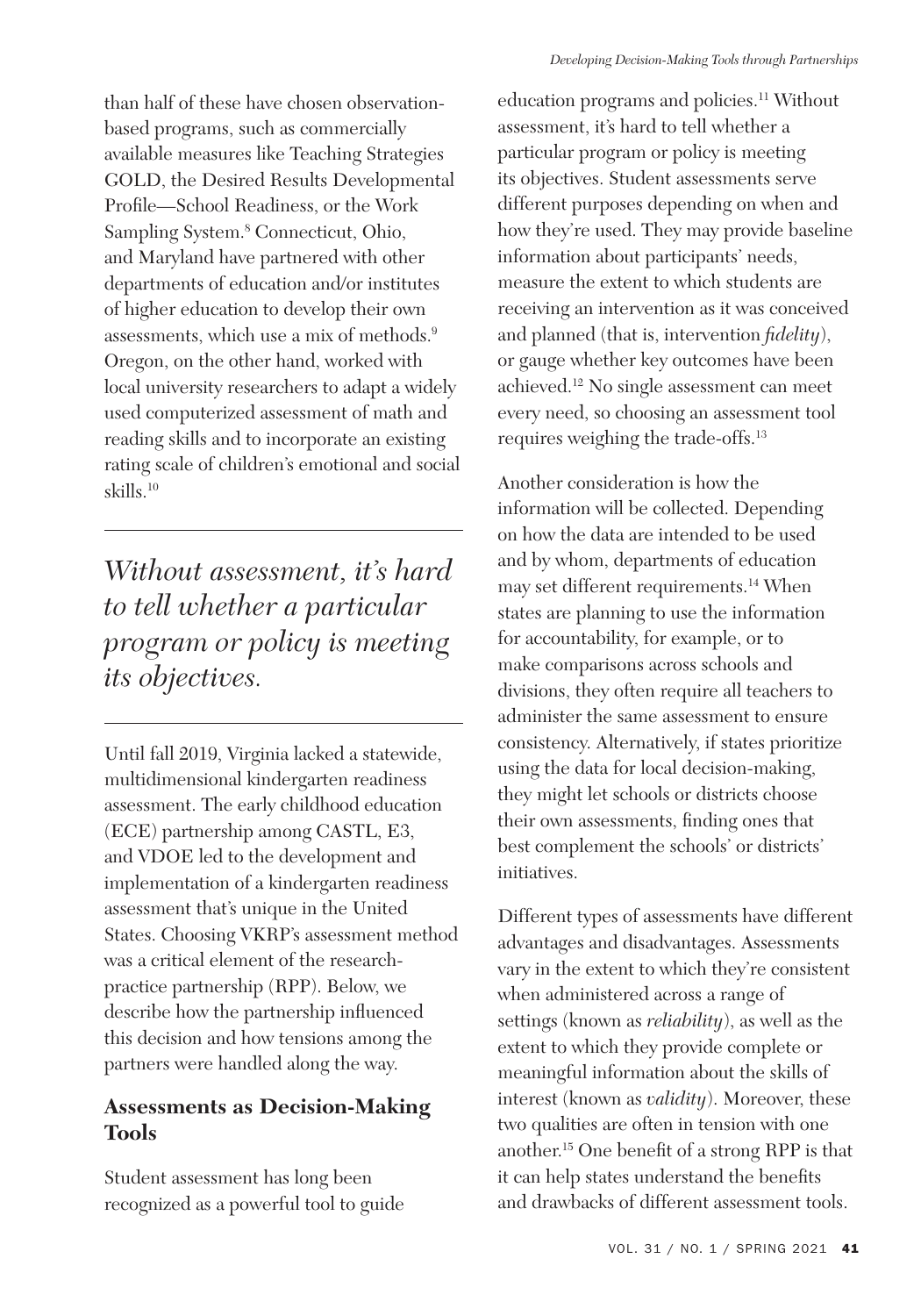## **The Virginia Kindergarten Readiness Program**

VKRP is an initiative to better understand school readiness and success in Virginia. As an assessment system, VKRP added measures of math, self-regulation, and social skills to complement Virginia's statewide assessment of literacy skills—the Phonological Awareness Literacy Screening, or PALS.16 With VKRP, Virginia can establish a consistent and more comprehensive statewide baseline of readiness, do more to help teachers and principals meet kindergartners' needs, and better engage families to support young learners who are entering school. E3 conceived the initiative as a way to define the state of school readiness in Virginia and use the data collected to advocate for a stronger investment in high-quality early childhood education.

The interests, expertise, and missions of the VKRP partners intersect and complement one another in several important ways. As a statewide bipartisan issue-advocacy organization that promotes strategic datadriven investments in early education, E3 sought to define and understand the scope of kindergarten readiness through a largerscale comprehensive assessment. VDOE likewise had a clear stake in estimating children's kindergarten readiness so that it could support teachers and students. VDOE's mission is to ensure that the state has a quality public education system that meets students' needs and helps them become educated, productive, responsible, and self-reliant citizens.17 VDOE also oversees the state's largest preschool program, the Virginia Preschool Initiative, serving nearly 18,000 four-year-olds annually; thus the department would benefit from a deeper understanding of how preschool participation

relates to readiness data. CASTL offered expertise in understanding and measuring children's development, an established record of conducting research in early childhood settings, and experience working in and with Virginia schools. CASTL is a research and development center, and its core mission involves bringing together the best of developmental and education science to guide educational practice at scale. The VKRP partnership gave CASTL an opportunity to engage in a researchto-practice process, from developing and piloting an assessment all the way to statewide implementation. In sum, this partnership gathered all the resources needed to implement a large-scale readiness assessment for divisions, schools, and classrooms across the state.

## **Partnership History**

Virginia defines school readiness as:

the capabilities of children, their families, schools, and communities that best promote student success in kindergarten and beyond. Each component—children, families, schools and communities—plays an essential role in the development of school readiness. For Virginia's youngest citizens, a ready child is prepared socially, personally, physically, and intellectually in the areas of literacy, mathematics, science, history and social science, physical and motor development, and personal and social development.18

More than 90,000 Virginia children enter kindergarten each year. Recent VKRP data indicate that approximately 40 percent—or 36,000 students—may lack the literacy, math, self-regulation, and/or social skills they need to succeed in the classroom. Among children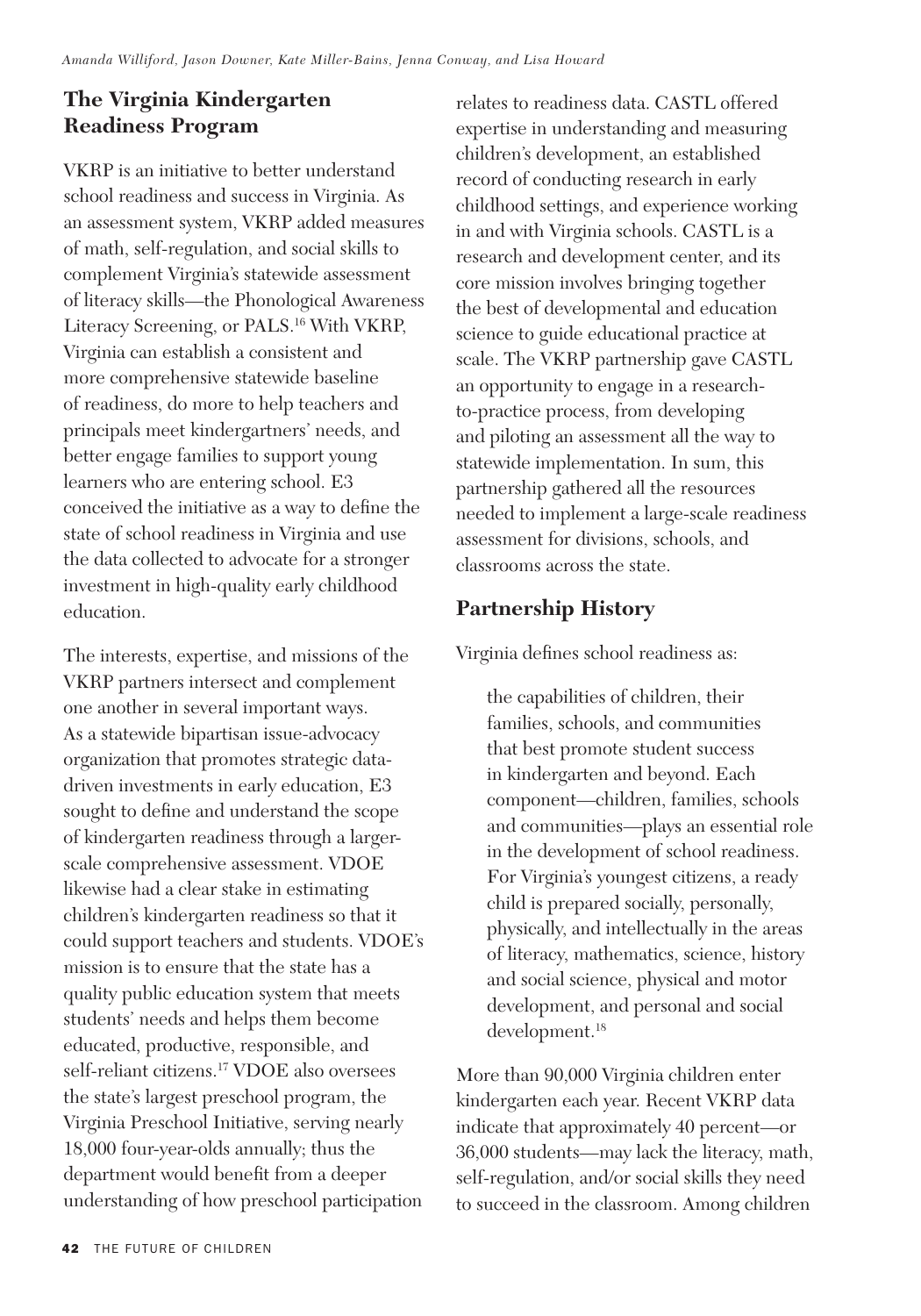from low-income backgrounds, the situation is even more concerning: nearly half aren't fully ready, meaning they start behind their peers from higher-income backgrounds.19

In the past, Virginia tested children's readiness skills only in literacy. The Early Intervention Reading Initiative, enacted in 1997, gave Virginia schools the resources to assess students' literacy skills when they enter school; the vast majority of school divisions use the PALS assessment for this.20 But the state knew very little about children's skills in other essential areas. The lack of a consistent, comprehensive measure of kindergarten readiness made it hard to quantify and then address the opportunity gap at the start of kindergarten.

In 2011, E3 set out to make public investment in ECE a priority. An E3 sponsored study found that Virginia legislators, educators, and division leaders reported needing more data on children's kindergarten readiness beyond literacy in order to make decisions about early childhood investments. As a result, E3 decided to partner with CASTL and VDOE to create the VKRP and define the readiness gap more broadly, using a combination of state and private funding. The partners established the following goals:

- Select an assessment tool that can be used statewide to accurately assess children's incoming school readiness across a range of skills.
- Create a snapshot of Virginia's entering kindergartners' readiness skills.
- Define the school readiness skills gap in Virginia and indicate the extent to which estimates of

readiness may be different for children in different subgroups.

- Guide the implementation of a statewide, more comprehensive readiness assessment.
- Equip education leaders, legislators, advocates, and other decision makers with information that can be used to guide public policy and funding decisions in early childhood education.

During the first phase of the partnership, the team decided to pilot a commercially published and widely used observationbased assessment to measure kindergarten readiness. This system, which covered a broad range of skills, was being adopted by many states as a kindergarten readiness assessment, and there was some evidence that it was reliable in early childhood.21 But its usefulness for kindergarten classrooms hadn't yet been examined. CASTL pressed the partnership to test the assessment's reliability and validity in a small sample before proceeding further. This decision exemplifies a unique outcome of the partnership. Without CASTL's involvement, the test pilot likely wouldn't have occurred, because most practitioners and policy makers might assume that a widely used assessment is a good one. But the pilot showed that the tool posed several challenges for assessing kindergarten readiness in Virginia, including lengthy administration time; redundancy in the area of literacy (because Virginia kindergarten teachers were already assessing literacy skills); highly correlated scores across different skill areas (literacy, language, and math) that limited teachers' understanding of how children's skills were differentiated; and high intra-class correlations relative to direct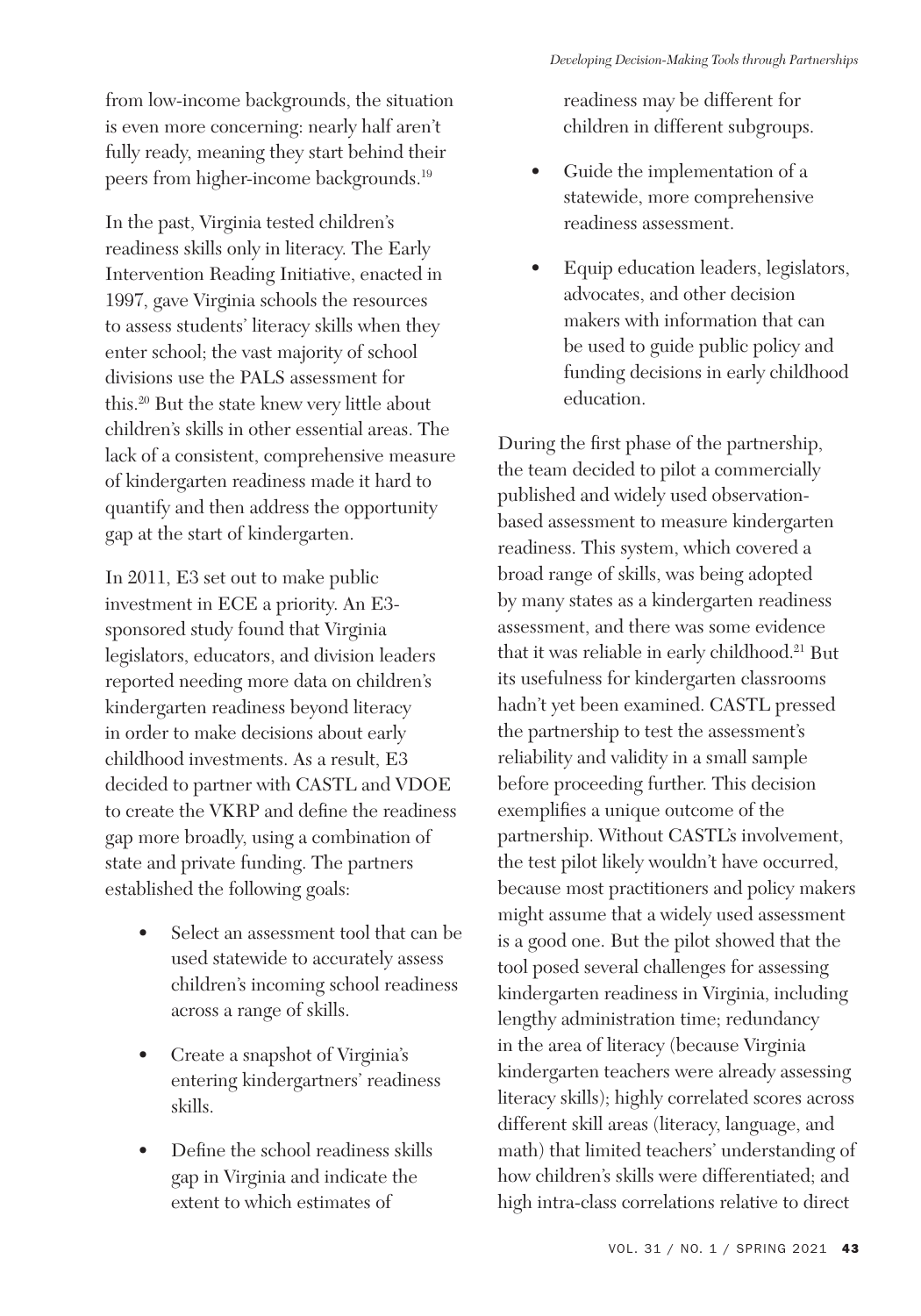assessments of the same skills, indicating that the tool wasn't a good choice to provide unique skill profiles of children within a classroom.22

Given these findings, CASTL advised that this tool wasn't suited to assess Virginia children's school readiness across key indicators. The research team's recommendation created some tension in the partnership, as the observation-based tool was widely used by other states, fully comprehensive, and appealing to the valued partners in Virginia's early childhood advocacy community. Dismissing this tool also meant moving away from a more naturalistic approach in favor of one that was more standardized and scientifically sound but less often used. CASTL, E3, and VDOE collaborated to present the pilot data clearly and objectively to interested parties. CASTL decided that in the next phase, where the goal was to provide a comprehensive estimate of the readiness gap in Virginia, VKRP would use a combination of measures known to be valid and reliable. CASTL integrated the literacy data already collected (a teacher-administered direct assessment) with measures of math (also a teacher-administered direct assessment) and of self-regulation and social skills (using teacher-rating scales). This approach revealed that the proportion of students entering kindergarten without key readiness skills was larger than had previously been estimated using literacy data alone.<sup>23</sup>

In addition to establishing a statewide estimate of readiness, CASTL issued a report to the Virginia General Assembly that made several recommendations for the statewide rollout of a more comprehensive readiness assessment system.24 The most critical aspect involved building off the infrastructure of

the state's existing literacy assessment so that teachers, administrators, and policy makers could work with a system they knew well and obtain useful data across multiple readiness skills. VKRP hired a contractor to program math and social-emotional measures into an online application that would interface with the existing literacy assessment system. Thus, teachers could use a single link and login to upload their student rosters, access all the assessments, see integrated readiness reports, and acquire instructional resources. CASTL's report also recommended comprehensive training for educators and school leaders on how to administer the new assessments and how to interpret and use the data.<sup>25</sup>

Over the next three years, CASTL implemented a voluntary rollout in which division leaders could choose whether to adopt VKRP. CASTL continued to work with teachers, divisions, and VDOE to improve the assessment system, online application, reports, and available resources. It was unusual for CASTL researchers to take the lead during the rollout, rather than VDOE, but it offered a big advantage: researchers who are deeply involved in implementation (beyond just providing capacity) will get a more accurate perspective on what's happening in classrooms, so they can see where the implementation is working and where it's falling short. Thus CASTL could use an iterative approach, regularly gathering feedback from teachers, principals, and other practitioners and using it to revise the assessment system substantially each year. The process was more intense than what VDOE could have done alone. For example, when teachers asked for a spring assessment to capture growth during kindergarten, the research team was the first to hear their request. The researchers quickly applied for outside funds to further develop the tool, and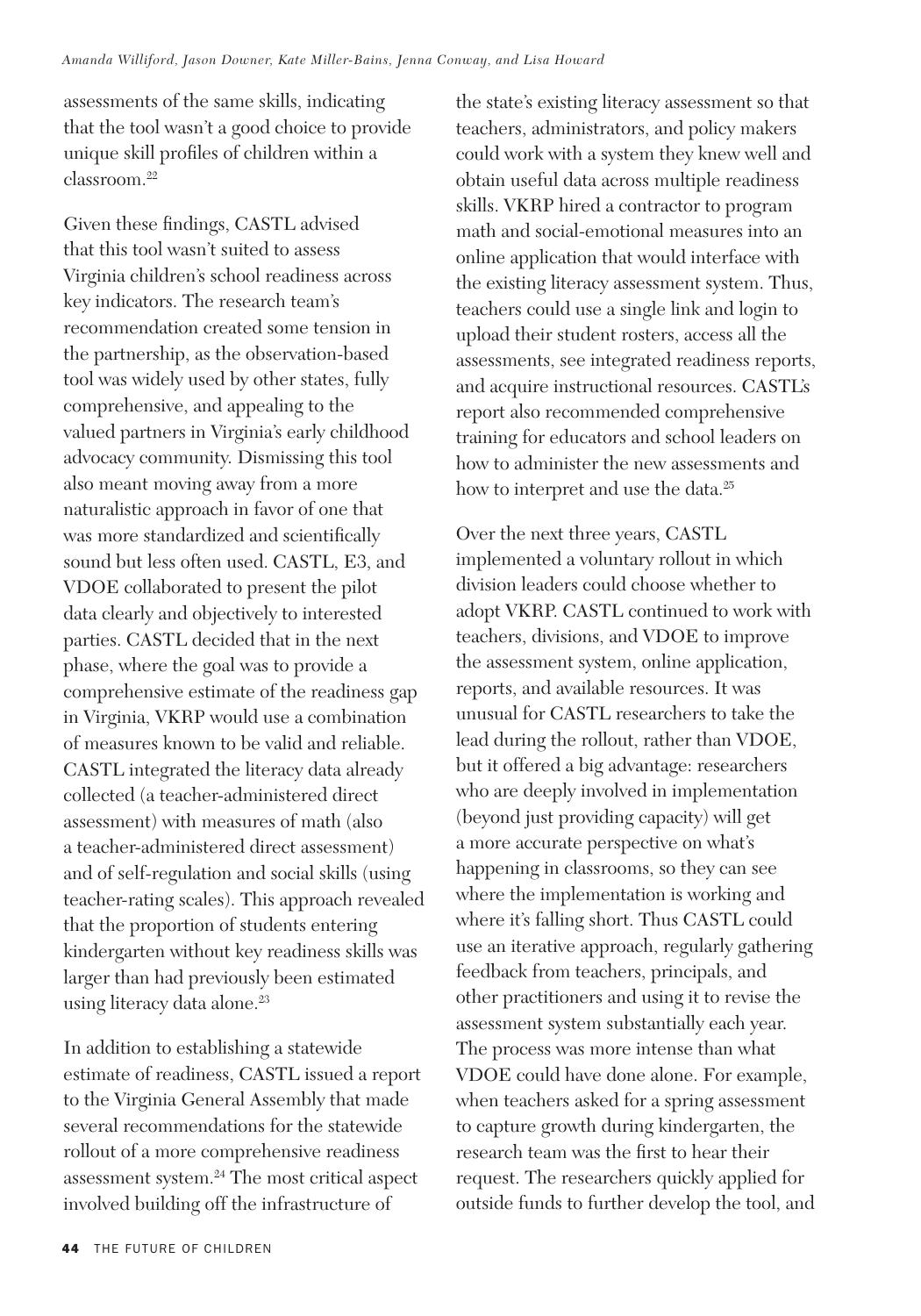*One reason the practice and policy world has been slow to adopt the use of science to guide decision-making is that scientists are often at least an arm's length away from dayto-day complexities.*

spring assessment.

CASTL's implementation of VKRP has had other benefits as well, such as the team's day-to-day responsiveness to educators. CASTL interacts regularly with educators, and its response systems (chat, phone, email) are available whenever the online system isn't working well or when the educators don't know how to access or interpret data. When 99.5 percent of the data are complete, a few missing bits may mean little to a researcher who's viewing the data in aggregate. But losing a child's data because the server became unstable means a great deal to a teacher who just spent 25 minutes assessing a student. The CASTL team's care and commitment to data from the level of the child to that of the state has boosted CASTL's credibility with both VDOE and education practitioners. By leading the implementation of data collection, CASTL understands the data's strengths and limitations, which provides critical context for explaining data patterns when presenting results to VDOE.

One reason the practice and policy world has been slow to adopt the use of science to guide decision-making is that scientists are often at least an arm's length away from day-to-day complexities. Thus researchers' recommendations can be seen as (and may well be) out of touch, and are treated with skepticism. Having CASTL directly implement VKRP removed this barrier and gave the team more street cred with our practice partners, so that the assessment system balanced practicality with good science.

But having the research team so closely engaged in implementation also has a major drawback. Researchers who are deeply involved in day-to-day operations tend to become invested in the particular assessment system they're overseeing. Researchers are often included in ECE partnerships to provide independent, clear-eyed advice and insight. If an organization leads implementation year in and year out, it may lose sight of opportunities to innovate and adapt to meet the changing needs of schools or children.

# **Challenges of the Work**

For CASTL, a significant challenge has been the need to quickly bring VKRP to scale across the state, and to do so in the context of very public data sharing. This task collided with the need to choose assessments that are scientifically sound and to build data systems that maintain the data's integrity. When the state funded VKRP's voluntary rollout in 2015, the CASTL team was asked to build an online system that integrated with the state's literacy platform, to create online reports, and to develop instructional resources. This work had to be completed within months so that more than 500 kindergarten teachers could administer the new VKRP assessments, alongside the existing literacy assessments, to almost 10,000 students across 21 school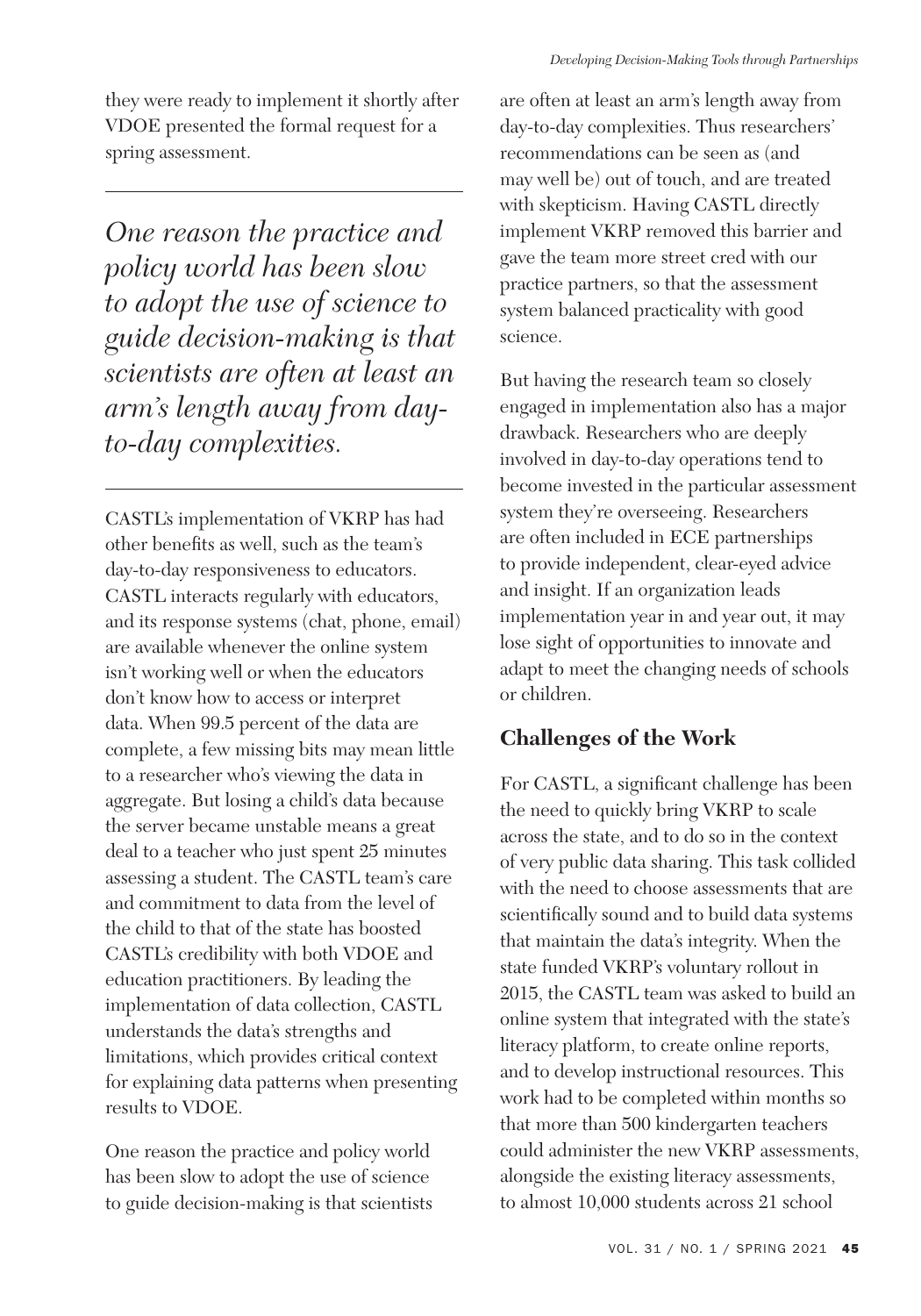divisions. The first version was clunky—the assessments were slow, which frustrated teachers; the reports weren't interactive; and the instructional resources weren't embedded in the reports for easy access. We made vast improvements to the assessment system even while we were rapidly expanding it into more Virginia school divisions. In retrospect, this constituted an iterative approach. We learned from teachers and principals, and we built a better system because of it.

A second significant challenge was that day-to-day development and operation of the assessment, along with the need to provide summary reports to the state and other interested parties, left little time to use the vast amount of data collected for research purposes. Fundamentally, CASTL participated in VKRP to serve the state, and traditional research for academic purposes has had to take a back seat. CASTL regularly provides data summaries to divisions, VDOE, and the state legislature. On the one hand, this helps define the relationship as a true partnership. But this sort of work—a state-funded school readiness initiative implemented by CASTL in partnership with the state—isn't valued in academia in the same way that work done under the auspices of a research grant would be. And not using the population-level data acquired by VKRP to advance the science of school readiness may also be a missed opportunity.

As VKRP continues to move toward full statewide implementation, more work lies ahead for all involved. It's hard to implement a change in practice across thousands of classrooms; kindergarten teachers, school leaders, and families need support to ease the transition. CASTL and VDOE have tried to ensure the transition goes well—phasing in the assessment over time;

communicating regularly; offering in-person and online training and technical assistance; and providing resources that include a website, a blog on instructional resources, and customized professional development. This support will need to grow as every kindergarten teacher in the state comes on board.

VDOE has identified another critical challenge: positioning VKRP in the context of a much broader understanding of school readiness. When Virginia gathered educators, leaders, advocates, and others to define school readiness for the state, the aim was not just to focus on the skills of children entering kindergarten, but also to directly acknowledge that communities, families, and schools must be "ready" and "prepared" to support the transition to school.26 VKRP expands Virginia's assessment of children's readiness skills, but it's not comprehensive even in its measures of children's early learning. For example, VKRP doesn't measure such crucial areas of learning as language and critical thinking. We had to make tradeoffs between breadth (measuring all areas of early learning) and depth (providing enough precision to guide instruction) while prioritizing feasibility and practicality. But this decision comes with the risk that any unmeasured readiness skills may be perceived as less important.

The question of how to report the results also presents challenges. Like many assessments, VKRP scores children on a scale to capture the variability in math, literacy, social, and self-regulation skills. A natural question, then, is what point on the scale indicates that a child is ready to take advantage of the learning opportunities presented by kindergarten. This issue involves myriad technical measurement questions, many of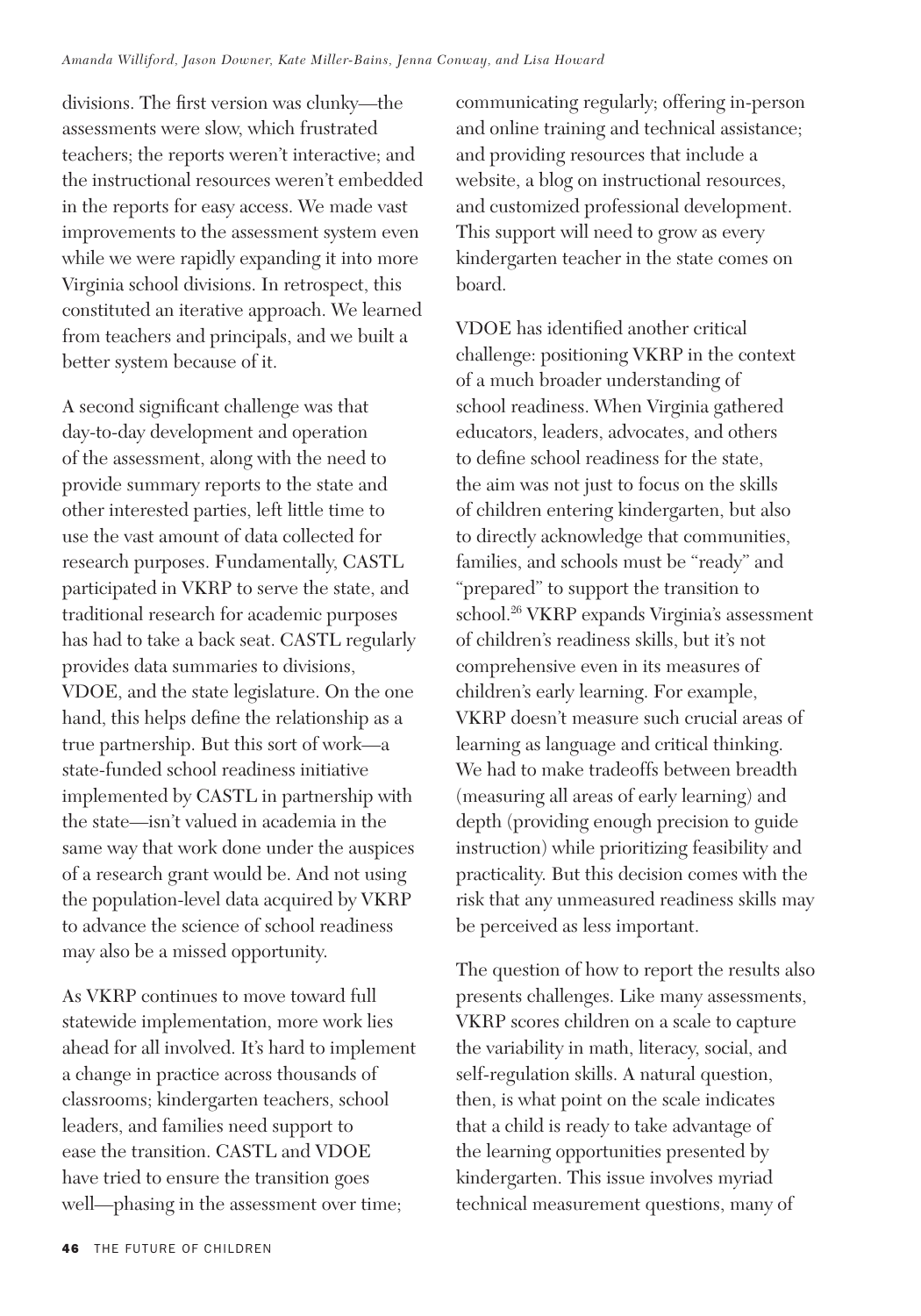which can only be answered after repeated use of the assessment with many children over time. But one of the most pressing needs of practitioners, education leaders, and advocates is to use VKRP data to identify which children are *least* ready for kindergarten, and thus to guide investments in those children so that more of them enter kindergarten with the foundational skills they need. It's common practice to establish benchmarks (often called thresholds or cut points) to determine where students fall in comparison to a standard, and VKRP has done so based on a combination of data and theory. Benchmarks are a quick way to interpret a student's standing. For instance, a student who scores well above the benchmark likely possesses a high level of skills in that area. And teachers should be concerned about a student whose scores fall well below the benchmark in an area. Yet a benchmark is an imprecise estimate, and this can be problematic for students who fall just above or below it. Thus, the VKRP team has been careful to tell teachers that being above or below the benchmark on a VKRP assessment shouldn't be the sole criterion for understanding a child's readiness when it comes to that skill. Continual progress monitoring plays a critical role, because students develop skills at different rates and respond differently to instruction and support.

Another challenge, for VDOE, CASTL, and E3 alike, is to make sure that VKRP data are understood in a broader context, not simply as a set of scores that represent skills internal to a child or group of children. This means developing careful reports that aggregate VKRP readiness data up to classroom, school, and division levels to represent how well communities are preparing children for school. We've also held fast to the notion that

these data must be actionable, not just for decision-making at the state and local levels, but also for teachers who must individualize their instruction because children enter school with varied skills and experiences. Family reports have been carefully crafted so that teachers convey children's strengths as well as the challenges they face.

All the partners have identified myriad challenges inherent to developing an assessment system that can be used for multiple purposes—for teachers in their classrooms; for divisions making professional development decisions; and for monitoring progress at the school, division, or state level.27 It's appropriate and prudent to use VKRP data (and other sources of ECE information) for these purposes, as well as to identify readiness gaps, track system-level trends, and effectively allocate education resources. But VKRP data could be misused, particularly for punitive, highstakes purposes. Although the VKRP can provide reliable estimates of readiness across a variety of contexts, it wasn't designed for a high-stakes accountability environment, and it wouldn't be appropriate for determining consequences for students, teachers, or programs. Rather, the data are primed to help key players in classrooms, schools, divisions, and government make data-driven decisions about how to best meet the needs of Virginia's youngest students and invest strategically in early childhood initiatives. Many school division leaders were hesitant to be among the first to participate, as they worried that publishing their division's data might lead to unfavorable comparisons. They were also concerned that the data would be used for accountability purposes. So CASTL, VDOE, and E3 worked to communicate the limits to using VKRP data for accountability purposes, and they've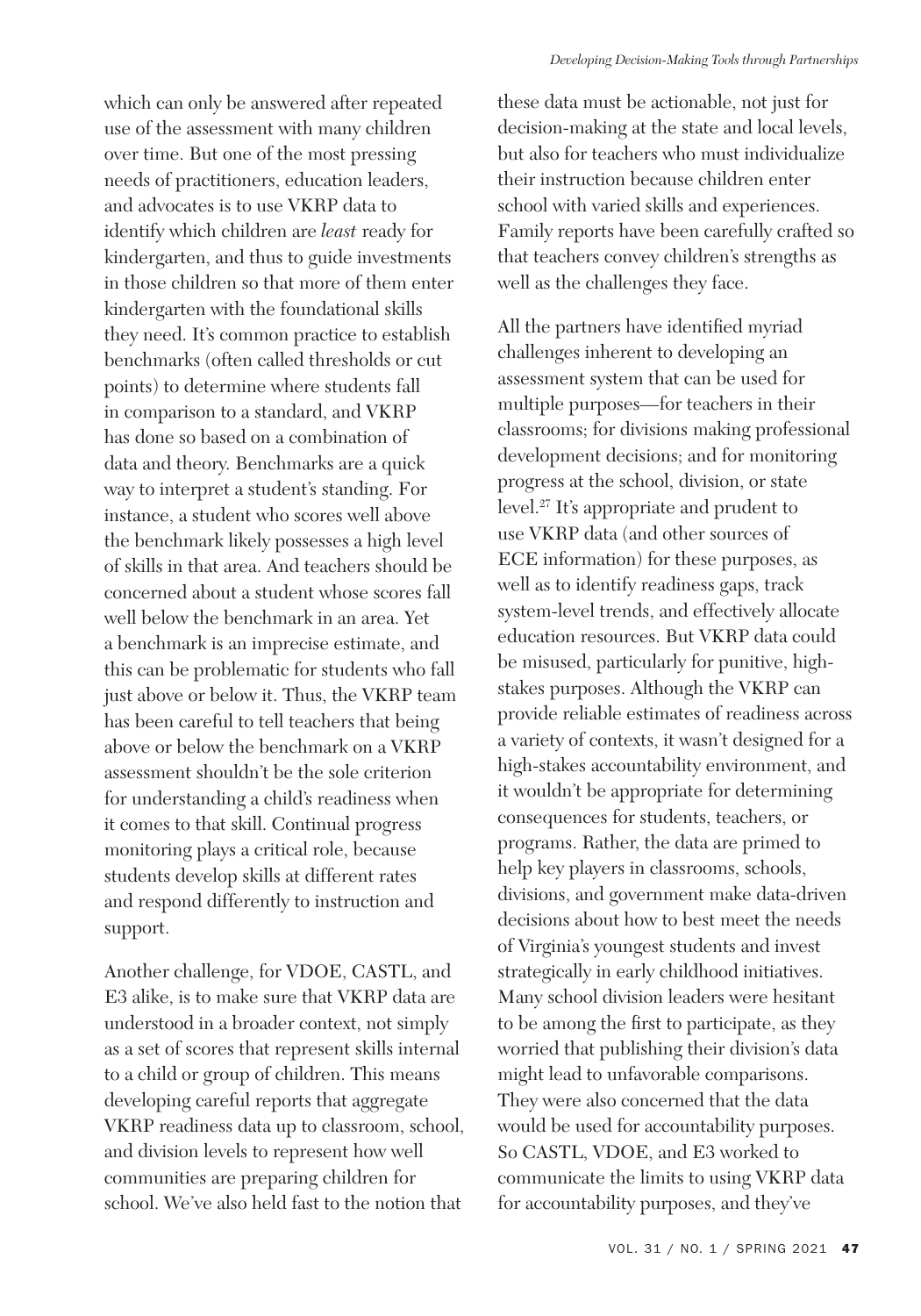continued to encourage policy makers to see this information as evidence of students' and educators' needs—not of the shortcomings of individual students, teachers, schools, or programs.

## **VKRP's Successes**

Alongside the challenges, the VKRP partnership has seen important successes that likely wouldn't have occurred if CASTL, E3, and VDOE hadn't taken risks and built a relationship. First, the crosscutting partnership has brought increased attention to improving early childhood education in Virginia, especially preschool. Beyond the kindergarten classroom, VKRP can help Virginia connect individual readiness to longer-term outcomes, such as third-grade test results and high school graduation rates. Demonstrating the relationship between kindergarten readiness and longer-term outcomes helps emphasize the importance of early investments, and paints a clearer picture of student achievement over time. Without a consistent statewide assessment at school entry that measures more than just literacy, it's difficult to analyze how schools can best promote student growth, especially in the early elementary grades.

*By identifying school readiness gaps, VKRP sheds light on inequities in quality or access, helping policy makers and practitioners deploy resources strategically.* diverse set of programs where children are cared for and educated before kindergarten. Virginia children currently lack equitable access to high-quality early childhood care and education. Seventy percent of children from birth to five years of age don't have access to affordable childcare.<sup>28</sup> Thirty percent participate in public programs whose quality varies because it's not measured consistently. VKRP can help create a sense of urgency that will compel policymakers and practitioners to work together to unify and strengthen the early childhood system so that more Virginia children can enter kindergarten ready for school. Specifically, VKRP can show where quality early childhood programming is associated with better child outcomes, thus highlighting the return on these investments. By identifying school readiness gaps, VKRP sheds light on inequities in quality or access, helping policy makers and practitioners deploy resources strategically. Along with other important sources of data about the early childhood system, VKRP also promotes continuous quality improvement at the community level.

This data-driven approach to understanding children's readiness at school entry has secured largely bipartisan support, resulting in recent state investments to improve Virginia's early childhood programs. In 2017 Virginia released a legislative report titled *Improving Virginia's Early Childhood Development Programs.* In response to some of the report's findings, E3, alongside policy makers and CASTL, developed a Virginia state House-led 2018 budget package that was designed to advance high-quality early education, with \$6 million in targeted funds. This investment represents a shift in focus from expanding access to ensuring high quality. The legislative results included:

VKRP can help guide improvement across the early childhood system—that is, the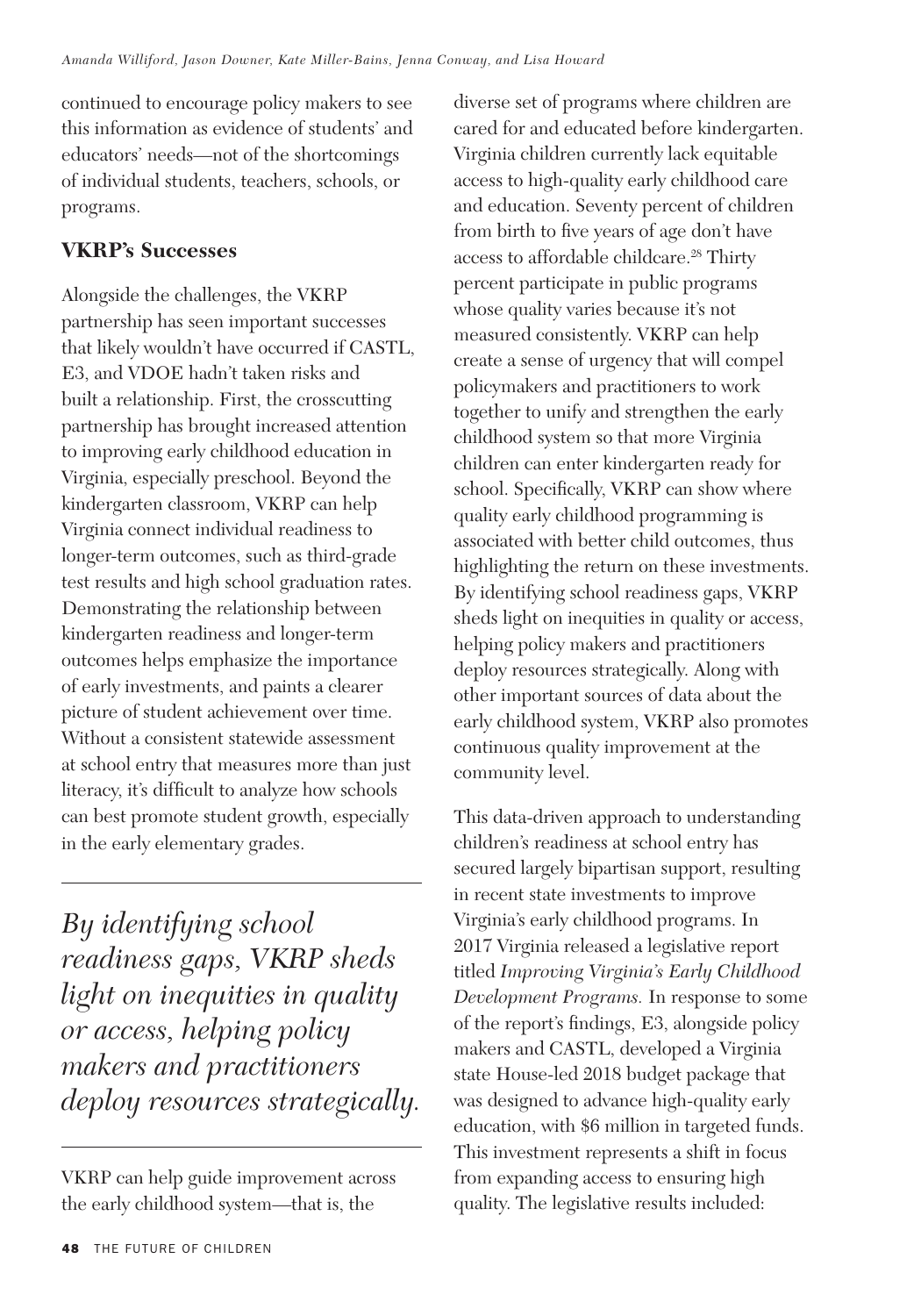- A mandate that the VKRP be implemented in all kindergarten classrooms, and expanded to assess students in both fall and spring of the kindergarten year.
- Professional development for teachers and school divisions to help them use the data effectively to improve teaching and learning in the classroom.
- Increases in per-pupil funding for the state-funded preschool program.
- Funding to observe the quality of teacher-child interactions in each state-funded preschool classroom, and to provide professional development to improve that quality.
- Ensuring that every statefunded preschool program uses a comprehensive, evidence-based curriculum package.

Beyond the benefits to the state and its young children who are preparing for school, the VKRP partnership has been a positive learning experience for CASTL, as a university-based research center with a mission of bridging the gap between science and practice. We've made tremendous gains in understanding how to bring science and data to conversations with early childhood advocates such as E3, and with policy makers such as the state legislators in the joint House and Senate preschool subcommittee. By participating in these conversations in the state capitol, CASTL's scientists had a rare opportunity to share evidence-based practices from the field of early childhood education; this approach

has ensured that state policy makers are basing their ECE decisions on sound, developmentally appropriate data about readiness skills.

Through these interactions with advocates and legislators, we've been learning how to disseminate the science in easily digestible ways so that it will be heard, understood, and acted on. A 15-minute presentation to a legislative subcommittee meeting sounds nothing like its counterpart at a national research conference. It must be brief, clear, and expressed in nontechnical language, with graphs and figures that a wide audience can understand. We've leaned heavily on CASTL's instructional technology and design team to hone our messaging through the best data visualization strategies.<sup>29</sup> The same can be said for legislative reports; these must be concise and to the point, responding to the key questions of policy makers who are deciding about future investments. The science and evidence must be precise and thorough; in other words, take-home messages must be straightforward, easy to follow, and organized in easily digestible chunks, but they must be backed by extensive tables and supporting materials in appendices to substantiate the rigor of the effort.

VKRP has also had an enormous impact on CASTL's relationship with school districts across the state. None of the VKRP work would be possible if teachers and school leaders hadn't been willing to embark on a joint mission to improve how we assess school readiness and use the data. Fostering relationships with more than 130 school divisions has been both daunting and energizing. Access to the varied experiences and contexts of districts statewide—urban, rural, linguistically and racially diverse,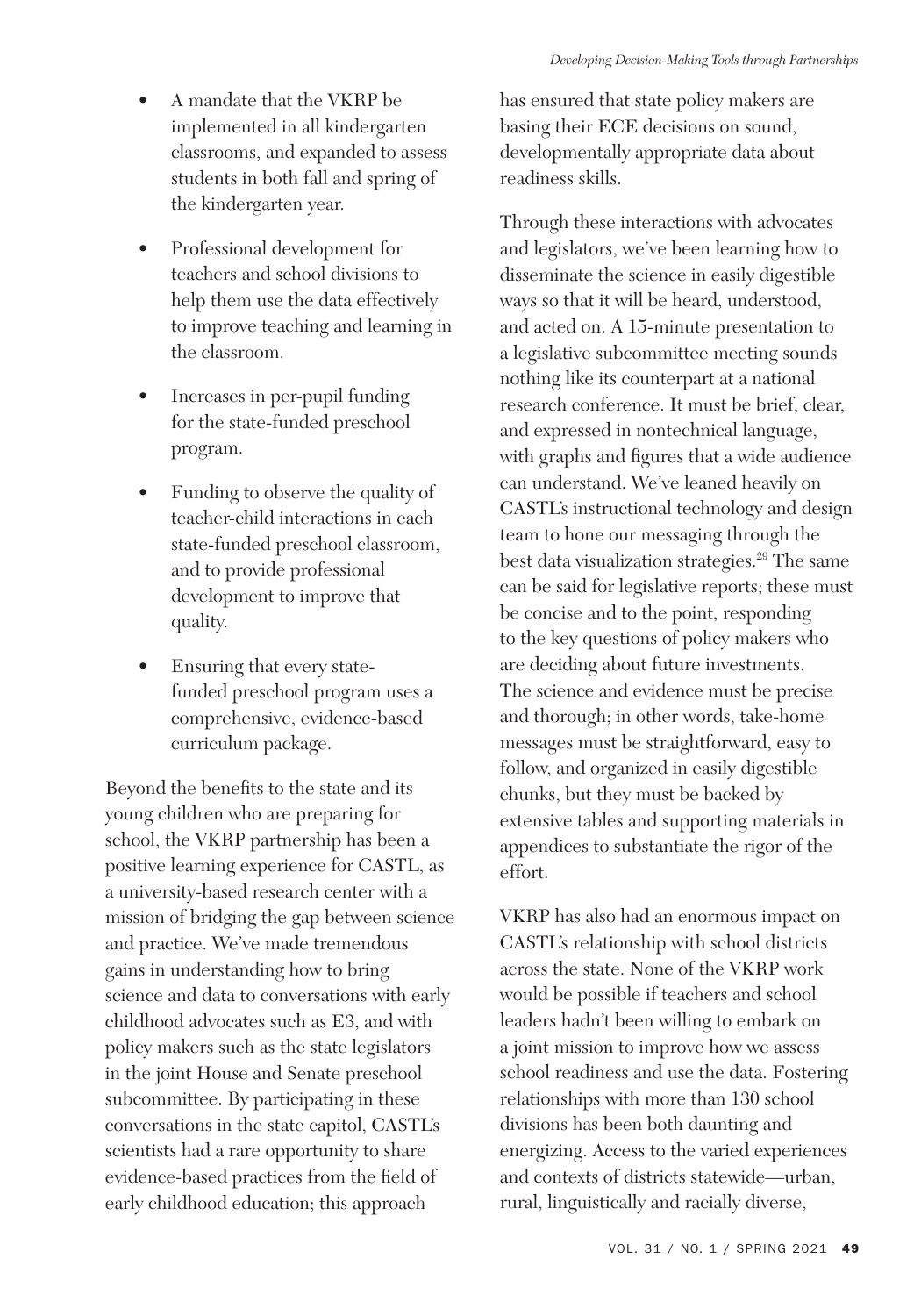and more—has helped us understand the concerns of frontline educators in unprecedented ways.

CASTL aims to bring science to problems that matter to educators and policy makers, and the VKRP partnership has created additional opportunities to identify shared research agendas whose findings can guide future state policies and investment decisions. For example, we learned quickly that teachers and administrators vary considerably in their ability to interpret assessment data across school divisions that is, to make sense of VKRP's school readiness data and then use it for decisionmaking. We viewed this as an opportunity to develop and pilot data-use training with embedded feedback loops from our district partners. From a scientific standpoint, we saw a chance to conduct several small, low-cost experiments when we piloted these interventions, giving us evidence of what worked and what didn't. The first of these experiments, conducted in a single school division, investigated the effects of one-on-one data consultations between teachers and trained research staff, relative to no additional supports, on teachers' perceptions and use of the VKRP data.<sup>30</sup> Though the results suggested that these oneshot data conversations improved teachers' understanding of the VKRP assessments, it wouldn't be feasible to provide such oneon-one help at scale. The following year, we tested other formats and delivery methods to see if the consultations could be just as effective when conducted remotely and/or with groups of teachers from all participating divisions. This second experiment gave us two useful pieces of information: that not all schools and divisions were interested in or capable of using such services, and that one-on-one, remote consultations akin to

hotlines could deliver results similar to those produced by in-person sessions.<sup>31</sup>

These experiences also enhanced our own approach to research. We've learned how to involve practice partners and how to ask ourselves difficult questions about the feasibility of the work at scale. After all, a proof of concept with a stellar evidence base does little good if it ultimately has no chance of being successfully implemented in the field. That may seem obvious, but researchers can find it easy to rest on the principles of the scientific method and ignore issues of scope and practicality. Successful public-university partnerships can pave the way for universities to value more highly the kind of scholarship where scientists work alongside others to infuse research evidence into public policy decision-making.

## **Recommendations for Researchers and Policy Makers**

In developing Virginia's statewide tool to measure young children's readiness skills, all members of the partnership learned how to collaborate effectively to achieve common and distinct goals. Many of the lessons learned have broader implications for using RPPs to develop and implement assessment tools that can guide decision-making.

One lesson is that project goals must be transparent within and across the partners. It's also crucial that all parties understand the benefits they can expect and the challenges they'll face. For example, when CASTL and E3 began working together, it was made clear that even though E3 was seeking help from CASTL because of its measurement expertise, this wasn't a research project. E3's goal was to answer a specific question to advance its advocacy agenda: How many Virginia children enter kindergarten "not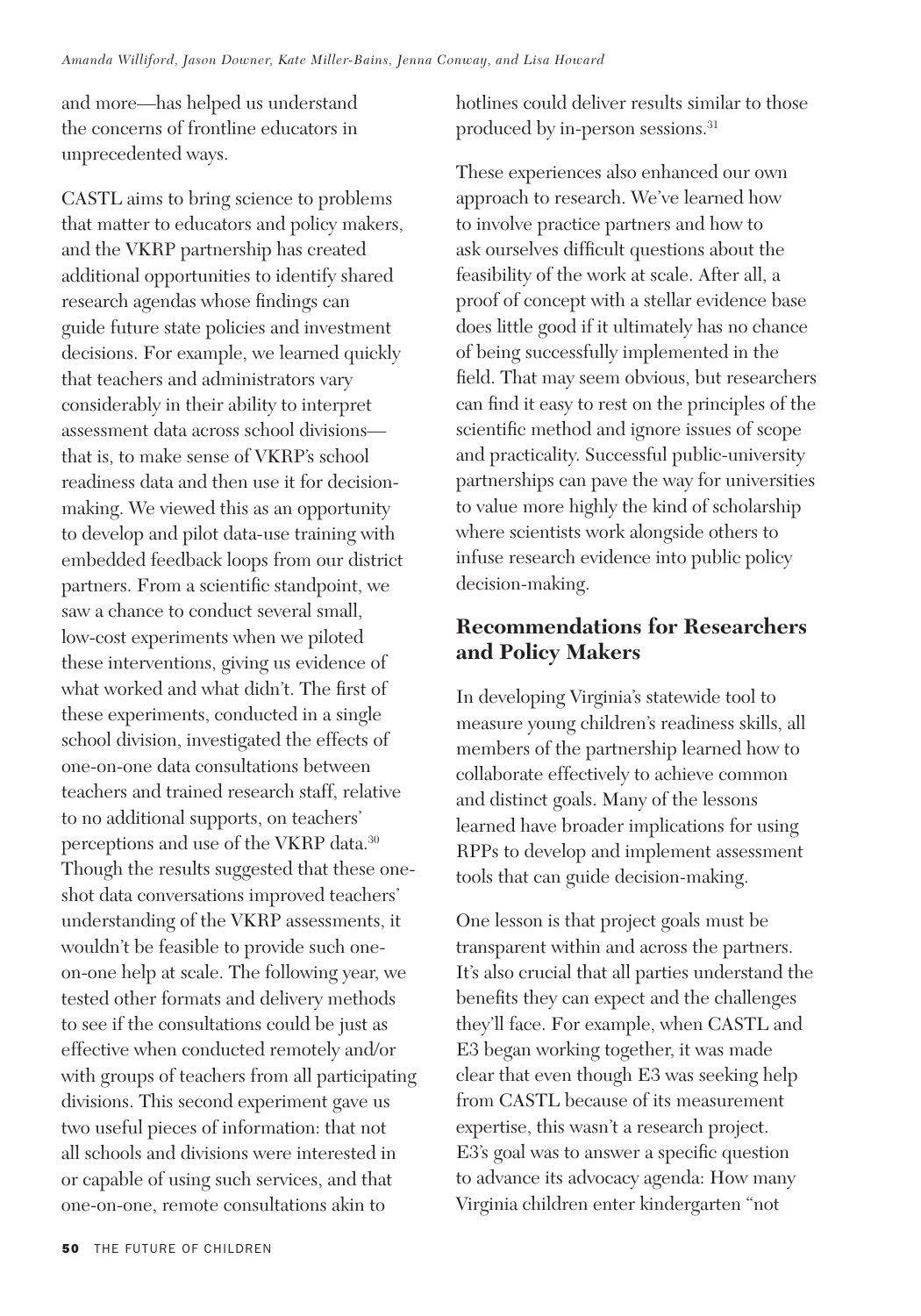ready"? E3 was also straightforward in conveying that CASTL would be entrusted with designing and implementing a pilot study to provide the most reliable and valid answer with the funds available. We at CASTL found the VKRP project appealing because it allowed us to examine the science, determine a set of procedures, pilot those procedures, examine the data, and revise based on what the data told us. Transparent goals also helped us develop relationships with Virginia's school divisions. As VKRP grew, CASTL clearly described to each school division how the data would be used. We explained that we would use the data collected through VKRP both to understand how to improve the system and to conduct related research; as such, the procedures employed in these endeavors might include additional surveys and randomization into piloting of procedures and interventions that go beyond business as usual for schools and educators.

In hindsight, it's easy to describe the VKRP partnership as smooth and successful. But anyone considering joining an RPP should be prepared to face a multiyear roller coaster ride. Each partner's staff, leadership, and resources must be aligned and committed to supporting the partnership for the long haul. Funding for VKRP is a good example of this up-and-down ride. E3, a strong advocate for the initiative, assertively articulated a fiveyear plan to decision makers in the Virginia legislature and VDOE, and it secured state and private funding to get VKRP off the ground. If E3 hadn't successfully argued for continuous funding, VKRP would never have moved to scale statewide. Even now, sustained funding isn't a given, and all parties must be prepared for what the next phase requires. CASTL secured its own funding to support VKRP. Anticipating

that VKRP would be expanded to include spring assessments, CASTL lined up internal funding to pilot more than 200 math items with 900 students in preschool through first grade. This allowed us to select a diverse subset of items with strong evidence of reliability and validity as we expanded to assess in the spring and in additional grades. We continue to apply for foundation and federal funding to support research activities that aren't part of VKRP but still complement the state's agenda.

Relatedly, VDOE's investment in VKRP increased as state funding became more stable and as VKRP moved from a voluntary pilot into mandatory statewide implementation. As a result, the partnership between CASTL and VDOE has become stronger. So far, CASTL has been responsible for VKRP's implementation. But with VKRP going statewide, VDOE will likely take more ownership over time, and CASTL's role may shift. Thus a successful partnership doesn't develop in a linear way, and participants must maintain their commitment in the face of instability and be open to role changes.

*[People's] aversion to change creates all sorts of risk for partners, and it makes robust communication essential.*

Partners also need to be clear-eyed about risk. VKRP now has wide but certainly not universal support. In its early phases, some decision makers strongly opposed the idea of a statewide, more comprehensive assessment at the start of kindergarten. CASTL's key role in developing and implementing the assessment meant that the University of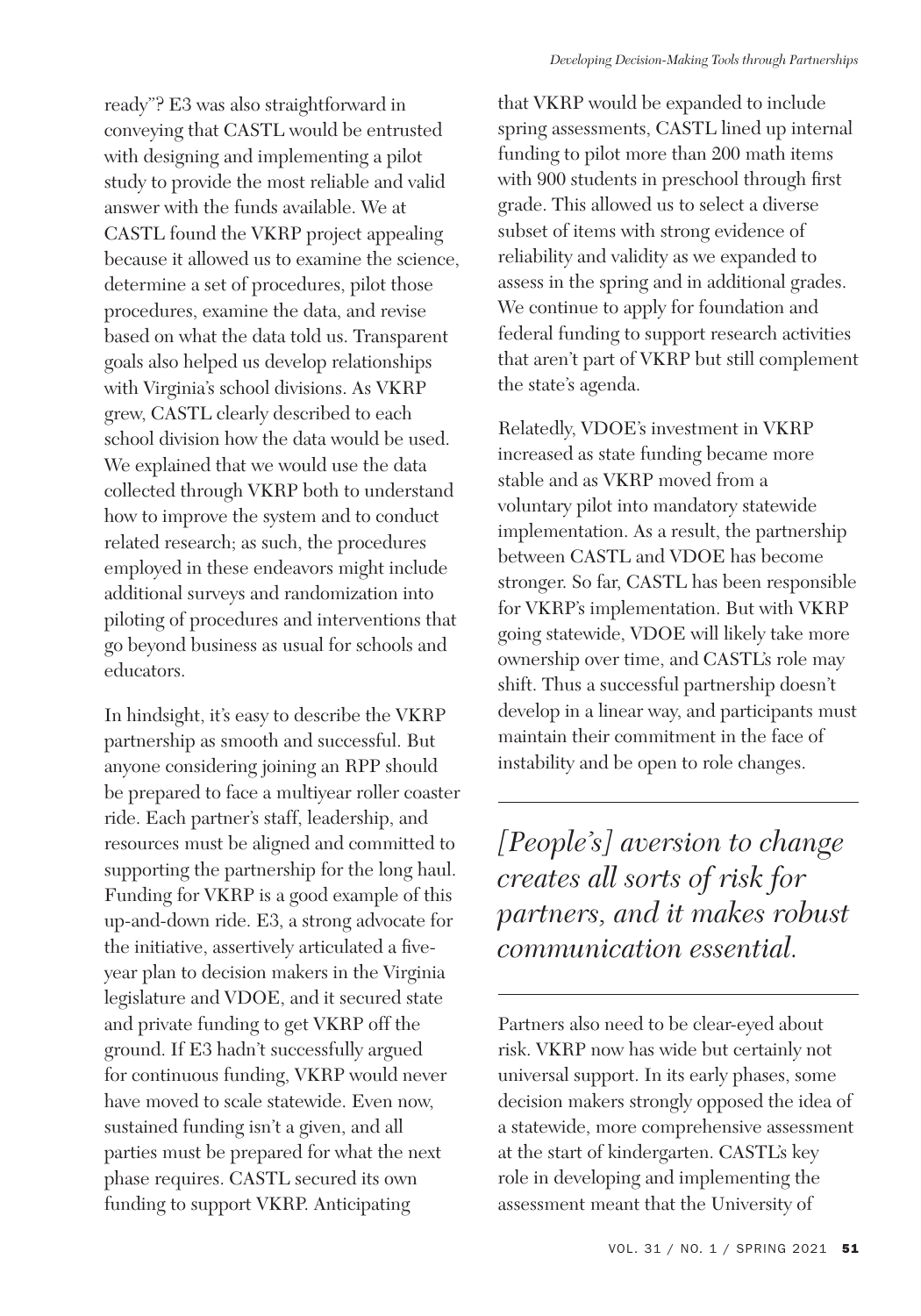Virginia School of Education and Human Development, of which CASTL is a part, would be associated with an initiative that might be unpopular among the state's ECE decision makers. Thus CASTL needed the education school's support for this high-profile, high-stakes, and potentially controversial initiative. Without the dean's support, CASTL faculty wouldn't have taken on the partnership.

Implementing something new or fundamentally changing an existing process is difficult; often, people (and the organizations they belong to) don't like change. This aversion to change creates all sorts of risk for partners, and it makes robust communication essential. In VKRP, VDOE and E3 help CASTL present the data—tables, figures, and text—in ways that are clear and easily digestible, so that teachers, school leaders, and decision makers will understand the information and be more likely to use it. E3 helps frame the conversation to ensure that the data can ultimately be used to make strategic investments in early education that focus on improving programs for young children. This often involves careful planning about who needs access to the data and how to ensure that VKRP remains focused on data-driven decision-making without taking on a highstakes or punitive component. As we've already mentioned, VDOE has worked to make sure that VKRP data is valuable to everyone in the pre-K–12 system.

It's also critical to stay connected to the front line, which in our case means early childhood classrooms and especially the interactions between teachers and young children. Infants, toddlers, preschoolers, and kindergartners learn through relationships in which they feel supported, encouraged, and

challenged to be curious, take on new tasks, and think critically.32 Working at the state level allows academics to influence policy making and the distribution of resources. But like academia itself, state-level work is a step removed from the classroom and day-to-day interactions between adults and young children. Similarly, assessments can sometimes be implemented in a way that leads to an overly academic focus, pushing teachers, school leaders, and families to emphasize rote skills rather than robust learning and development. When assessments prioritize certain skills over others, we can fail to grasp the importance of teaching the whole child in a comprehensive and integrated way.

 Our efforts to connect to teachers, children, and the classroom experience have no doubt helped us gain support from decision makers for the implementation of VKRP. CASTL provided in-person training to all kindergarten teachers whenever a new school district adopted VKRP. CASTL also gave teachers all the technical assistance they needed, conducted professional development workshops, undertook classroom observations during assessment windows, and gathered direct feedback from teachers via satisfaction surveys and focus groups. E3 also implements VKRP assessments in its own model demonstration early childhood program; it then presents the data to teachers and parents, and gives teachers training and feedback to improve their practice. VDOE works to ensure that the assessments are tied to what's happening in kindergarten classrooms and beyond. The department has helped to clearly articulate how the assessments are aligned with Virginia's preschool development framework and kindergarten standards of development and learning.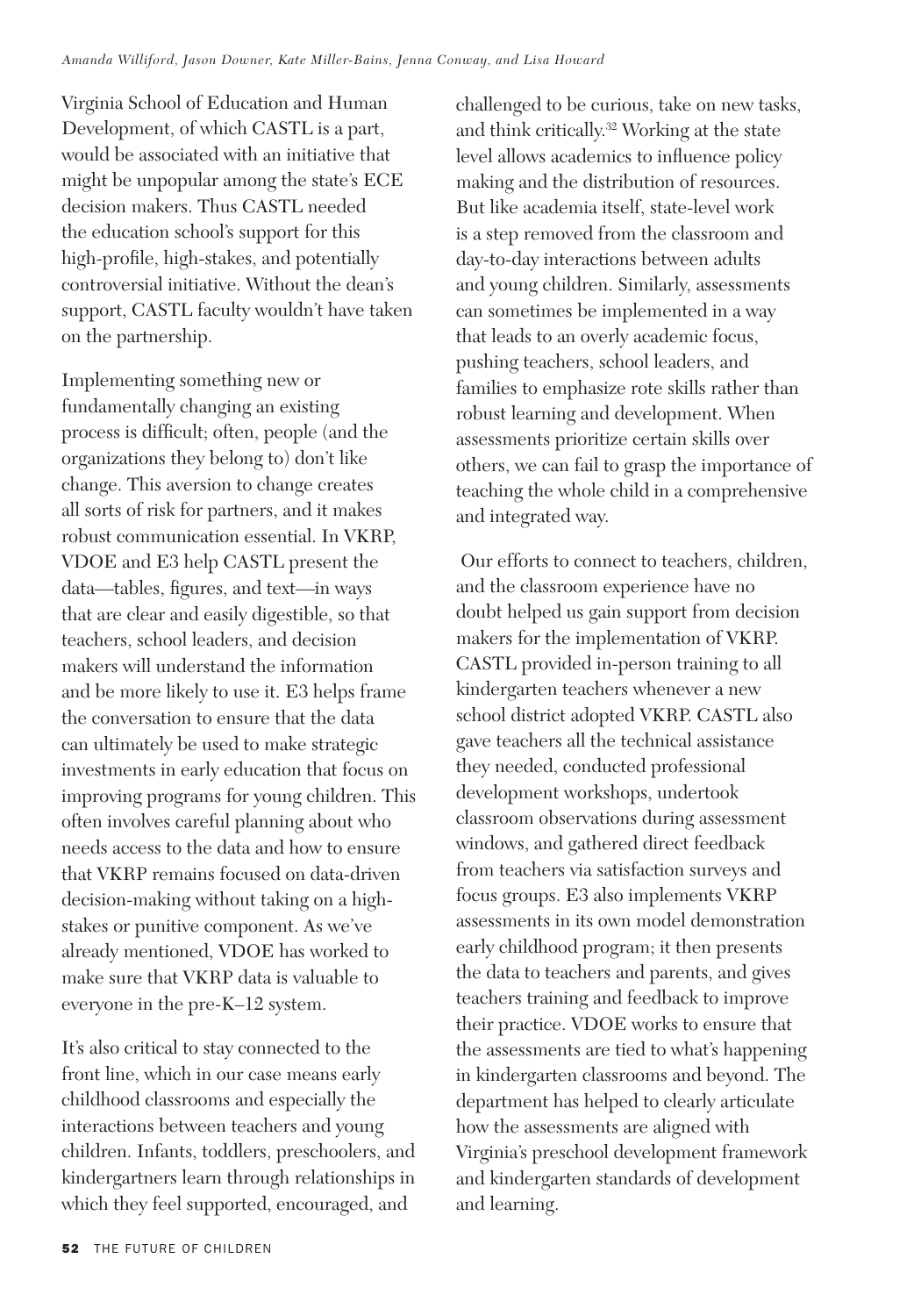## **Conclusions**

The VKRP partnership seeks to ensure that Virginia's youngest children, from birth through preschool, get the support they need to reach their potential as they enter the state's public school system. VDOE, CASTL, E3, and others used each organization's expertise to develop a kindergarten entry assessment system that's practical, scalable, and evidence-based. Beyond this shared goal, the partnership also produced individual benefits for each party: for policy makers, a statewide snapshot of children's readiness; for CASTL, on-the-ground feedback from teachers to guide revisions to the assessment interface; and for VDOE, joint review and

interpretation of data patterns to aid decision-making. Of course, to maximize the impact of the partnership, each organization had to be willing to adapt, but never to the point of undermining its own fundamental mission. This underscores an important point: an organization must be prepared to operate out of its comfort zone when joining a partnership that's focused on local, state, or national data-based decision-making and assessment initiatives in early childhood. But the combined strengths of researchers, practitioners, advocates, and policy makers can produce a technically sound approach that's feasible to implement and that targets the needs of a variety of end users.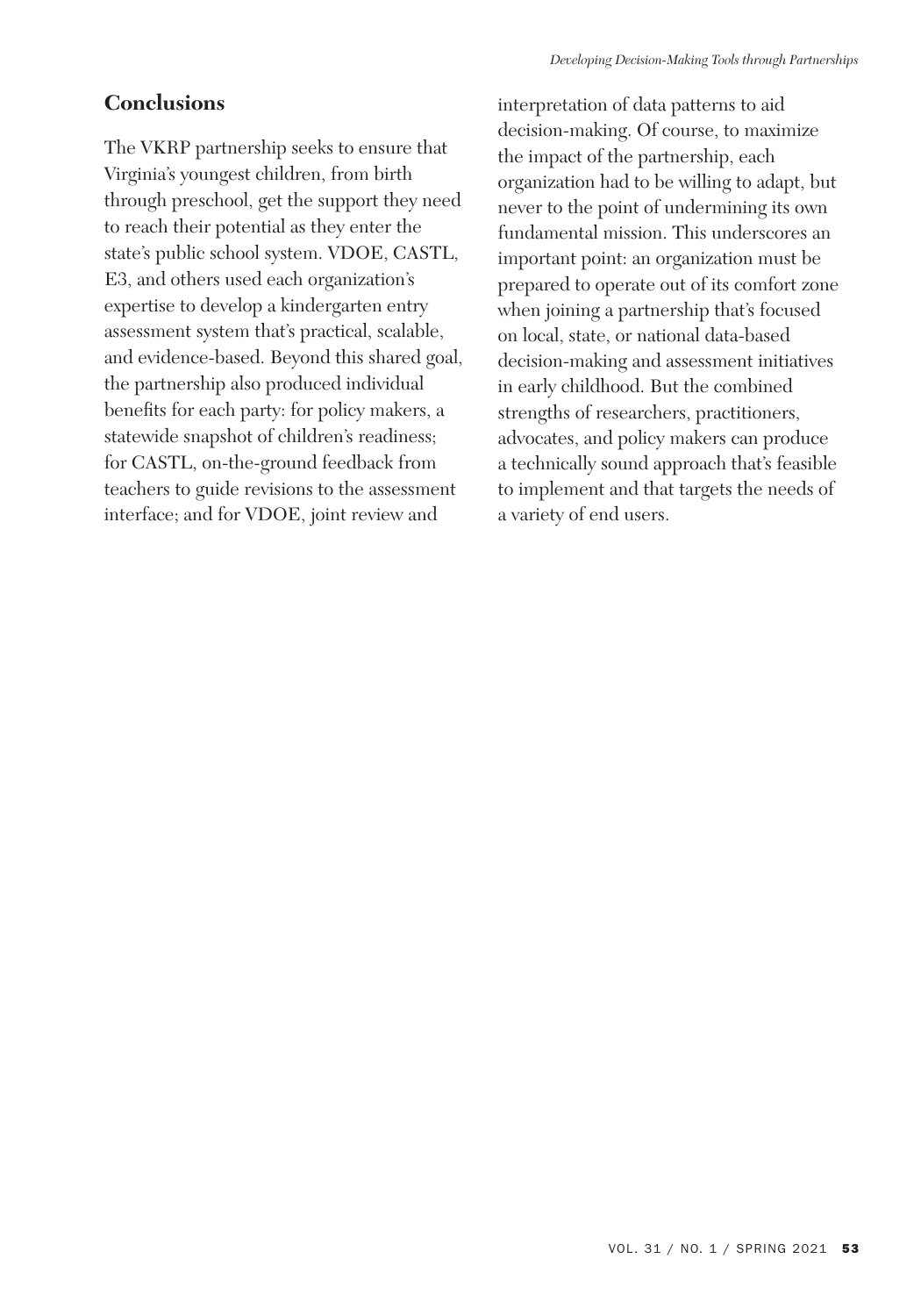### **Endnotes**

- 1. Elliot Regenstein, Maia Connors, and Rio Romero-Jurado, "Valuing the Early Years in State Accountability Systems under the Every Student Succeeds Act," *Ounce Policy Conversation No. 5* (February 16, 2016), https://startearly.org/resource/valuing-the-early-years-in-state-accountabilitysystems-under-the-every-student-succeeds-act/.
- 2. Ibid.
- 3. Elliot Regenstein et al., "Uses and Misuses of Kindergarten Readiness Assessment Results," *Ounce Policy Conversation No. 6* (February 22, 2017), http://www.theounce.org/wp-content/uploads/2017/03/ PolicyConversationKRA2017-1.pdf; Kyle Snow, *Developing Kindergarten Readiness and Other Large-Scale Assessment Systems: Necessary Considerations in the Assessment of Young Children* (Washington, DC: National Association for the Education of Young Children, 2011); Catherine E. Snow and Susan B. Van Hemel, *Early Childhood Assessment: Why, What, and How* (Washington, DC: National Academies Press, 2008).
- 4. Sally Atkins-Burnett, "Measuring Children's Progress from Preschool through Third Grade" (Washington, DC: Mathematica Policy Research, 2007), https://www.mathematica.org/-/media/publications/pdfs/ measchildprogress.pdf; Elliot Regenstein, "An Unofficial Guide to the Why and How of State Early Childhood Data Systems," *Ounce Policy Conversation No. 7* (August 22, 2017), https://startearly. briteweb.com/app/uploads/2020/09/PUBLICATION\_An-Unofficial-Guide-to-the-Why-and-How-of-State-Early-Childhood-Data-Systems.pdf.
- 5. J. Ackerman, *Real World Compromises: Policy and Practice Impacts of Kindergarten Entry Assessment-Related Validity and Reliability Challenges* (Princeton, NJ: Educational Testing Service, 2018), https:// doi.org/10.1002/ets2.12201.
- 6. Center on Standards and Assessment Implementation, *State of the States: Pre-K/K Assessment*, 2017, http://www.csai-online.org/sos.
- 7. Center on Standards and Assessment Implementation, *State of the States;* Amanda P. Williford et al., *The Virginia Kindergarten Readiness Project: Executive Summary & Legislative Report, Fall 2014, Phase II* (Charlottesville, VA: University of Virginia, CASTL), https://vkrponline.org/wp-content/uploads/ sites/3/2020/09/VKRP\_Executive\_Summary\_and\_Legislative\_Report\_2015\_01\_21\_updated\_1.pdf.
- 8. Samuel J. Meisels, Xiaoli Wen, and Kristy Beachy-Quick, "Authentic Assessment for Infants and Toddlers: Exploring the Reliability and Validity of the Ounce Scale," *Applied Developmental Science*  14 (2010): 55–71, https://doi.org/10.1080/10888691003697911; California Department of Education, "Introduction to Desired Results" (2016), http://www.cde.ca.gov/sp/cd/ci/desiredresults.asp; Cate Heroman et al., *Objectives for Development and Learning: Birth through Kindergarten* (Washington, DC: Teaching Strategies, 2010).
- 9. Ackerman, *Real World Compromises*; Regenstein et al., "Uses and Misuses."
- 10. Megan McClelland et al., "A Research Perspective on Oregon's Kindergarten Assessment," letter to Oregon Early Learning Council, February 13, 2014, https://www.oregon.gov/ode/educator-resources/ assessment/Documents/ka\_research\_perspective.pdf.
- 11. Laura Hamilton, "Assessment as a Policy Tool," *Review of Research in Education* 27 (2003): 25–68, https://doi.org/10.3102/0091732X027001025; National Center for HIV/AIDS, Viral Hepatitis, STD, and TB Prevention, *Types of Evaluation* (Atlanta, GA: Centers for Disease Control and Prevention, 2014), https://www.cdc.gov/std/program/pupestd/Types%20of%20Evaluation.pdf.
- 12. Center for Standards, Assessment, and Accountability, "State of the States," https://csaa.wested.org/tools/ state-of-states/; Ackerman, *Real World Compromises*.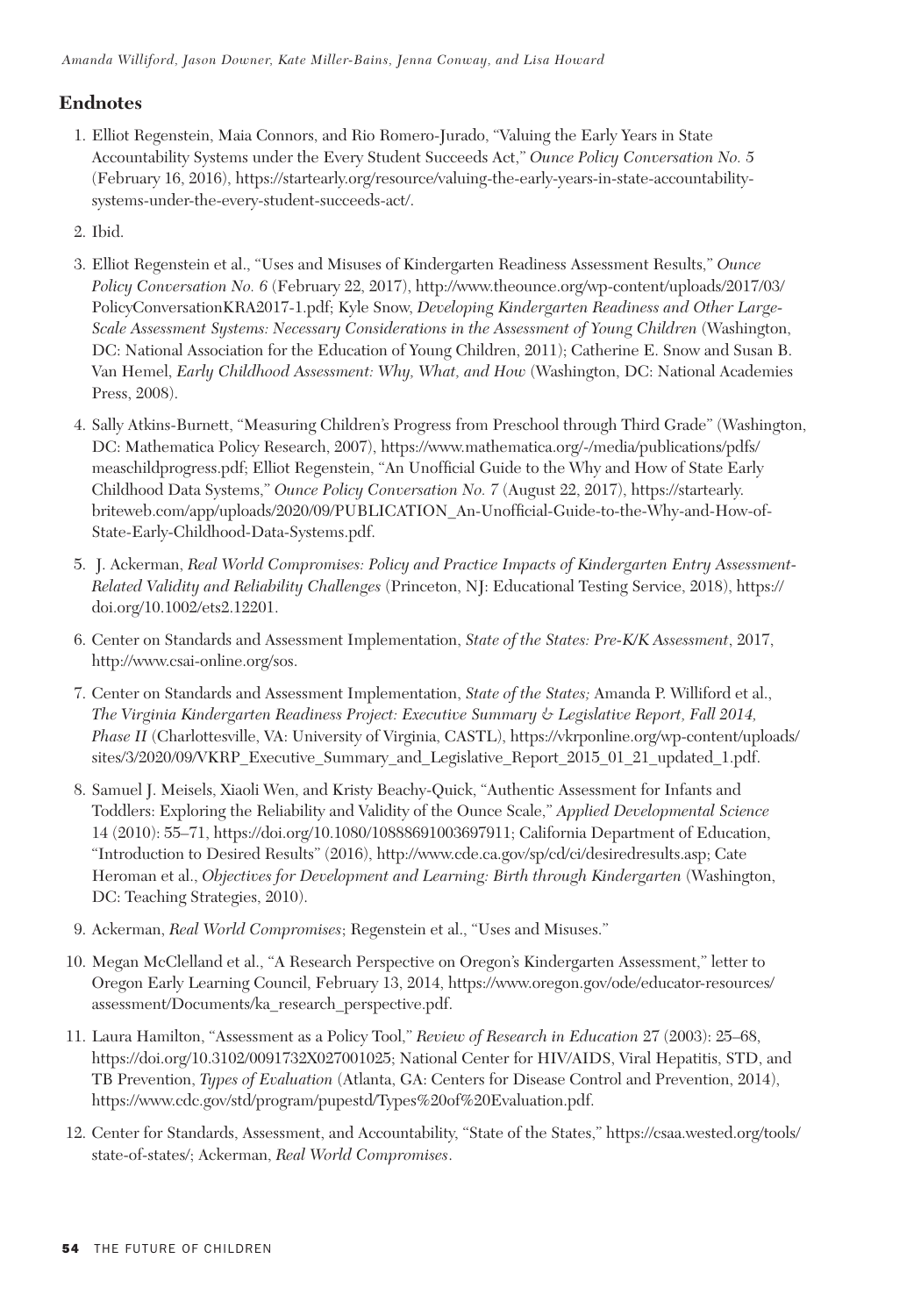- 13. Snow, "Developing Kindergarten Readiness"; Snow and Van Hemel, *Early Childhood Assessment*.
- 14. Center on Standards and Assessment Implementation, *State of the States*.
- 15. Snow and Van Hemel, *Early Childhood Assessment*.
- 16. Phonological Awareness Literacy Screening, "Background of PALS," University of Virginia, School of Education and Human Development, https://pals.virginia.edu/rd-background.html.
- 17. Virginia Department of Education, "About VDOE," http://www.doe.virginia.gov/about/index.shtml.
- 18. Virginia Department of Education, "School Readiness," http://www.doe.virginia.gov/instruction/early\_ childhood/school\_readiness/.
- 19. Virginia Department of Education and the Center for Advanced Study of Teaching and Learning, *VKRP Status Report for the Chairmen of House Appropriations and Senate Finance Committees*  (Charlottesville, VA: University of Virginia, CASTL, October, 2019).
- 20. Phonological Awareness Literacy Screening, "Background of PALS."
- 21. Richard G. Lambert, Do-Hong Kim, and Diane C. Burts, "Using Teacher Ratings to Track the Growth and Development of Young Children Using the *Teaching Strategies GOLD®* Assessment System," *Journal of Psychoeducational Assessment* 32 (2014): 27–39, https://doi.org/10.1177/0734282913485214; Richard G. Lambert, Do-Hong Kim, and Diane C. Burts, "The Measurement Properties of the Teaching Strategies GOLD® Assessment System," *Early Childhood Research Quarterly* 33 (2015): 49¬–63, https://doi.org/10.1016/j.ecresq.2015.05.004; Ackerman, *Real World Compromises*; GG Weisenfeld, *Assessment Tools Used in Kindergarten Entry Assessments* (KEAs): State Scan (CEELO FastFact) (New Brunswick, NJ: Center on Enhancing Early Learning Outcomes , 2017).
- 22. Katherine L. Miller-Bains et al., "Examining the Validity of a Multidimensional Performance-Based Assessment at Kindergarten Entry," *AERA Open* 3 (2017), https://doi.org/10.1177/2332858417706969; Amanda P. Williford, Jason T. Downer, and Bridget K. Hamre, *Virginia Kindergarten Readiness Project—Phase 1 Report: Concurrent Validity of Teaching Strategies GOLD* (Charlottesville, VA: University of Virginia, CASTL, 2013).
- 23. Williford et al., *Readiness Project—Phase II*; Martha B. Bronson et al., *Child Behavior Rating Scale* (Cambridge, MA: Abt Associates, 1990); Herbert P. Ginsburg and Sandra Pappas, "Invitation to the Birthday Party: Rationale and Description," *ZDM Mathematics Education* 48 (2016): 947–60, https://doi. org/10.1007/s11858-016-0818-4.
- 24. Williford et al., *Readiness Project—Phase II*.
- 25. Ibid.
- 26. Virginia Department of Education, "School Readiness."
- 27. Regenstein et al., "Uses and Misuses"; Ackerman, *Real World Compromises*.
- 28. Billy Cannaday, "Virginia is for Learners: Advisory Committee Recommendations," presentation, Virginia Department of Education Board Meeting, January 2019.
- 29. National Forum on Education Statistics, *Forum Guide to Data Visualization: A Resource for Education Agencies* (NFES 2017-016) (Washington, DC: National Center for Education Statistics, US Department of Education, 2016), https://nces.ed.gov/pubs2017/NFES2017016.pdf.
- 30. Sadie L. Hasbrouck, "Using Kindergarten Entry Data to Guide Teachers' Skills, Beliefs, Self-Efficacy, and Practices Through Instructionally Focused, Data-Driven Consultation" (PhD dissertation, University of Virginia, May 2016), https://libra2.lib.virginia.edu/downloads/fb494876g?filename=Hasbrouck\_ Sadie\_2017\_PHD.pdf.